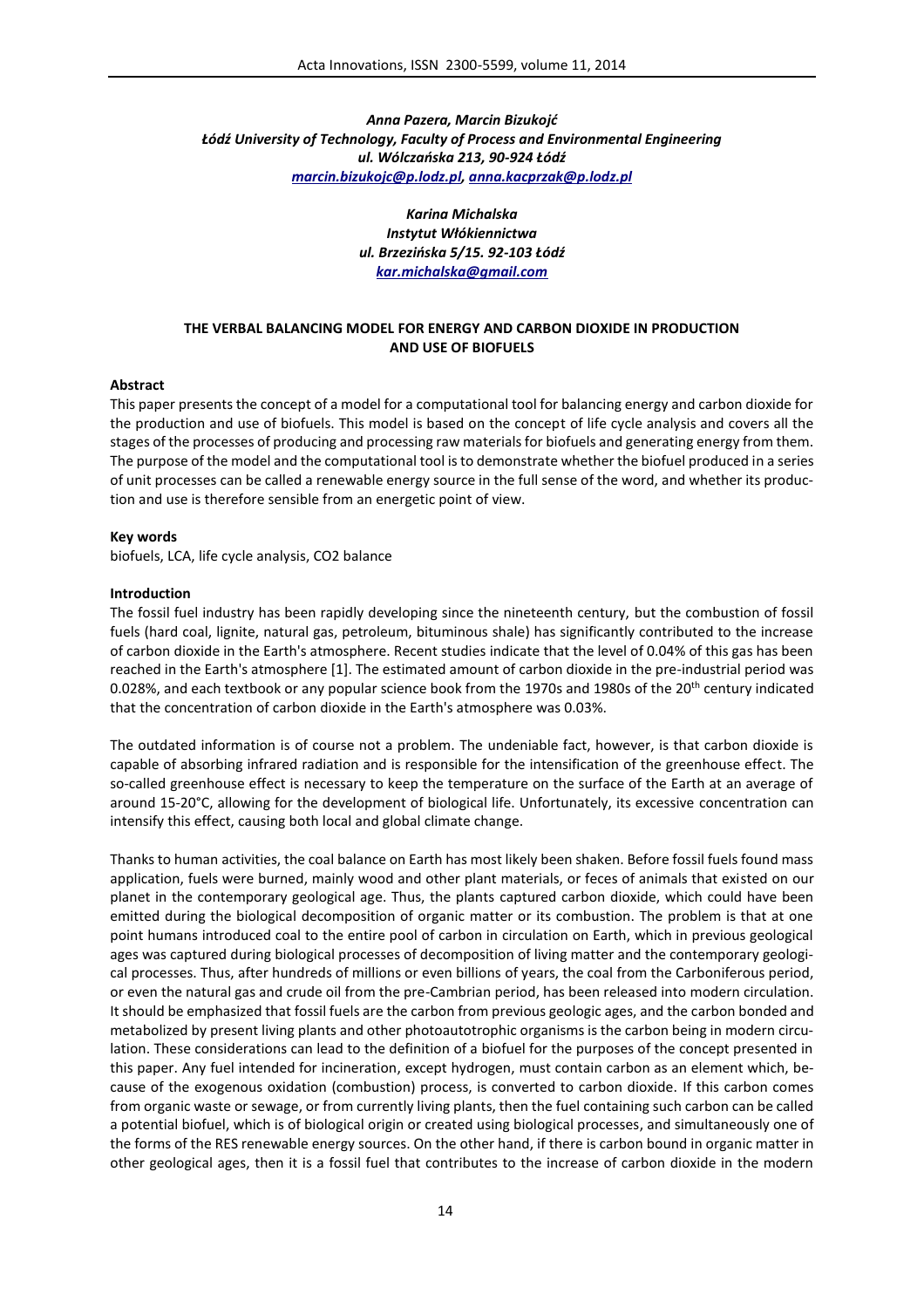circulation and cannot be called a renewable biofuel. Utilizing these modern coal raw materials as potential biofuels (RES) is often associated with their processing, and therefore with energy expenditure, before they are transformed into ecological energy. The problem is that this energy for biofuel processing needs to be delivered in some way and it would be best for it to be renewable (regardless of the renewable source). This is not always the case though. What is more logical is that the input of energy into the processing of the raw material for biofuel must be smaller than the energy recovered from it and the same is true for carbon dioxide. The CO2 balance may be positive, but only if we burn "contemporary coal", and it would be even better if it was zero, if not negative, so that only then would it be sensible to talk about some raw material as a biofuel, being a renewable source of energy. It would always be necessary to prepare and resolve such a balance. If this condition was not fulfilled, biofuel would still be a non-renewable source of energy. Therefore, it is impossible to state that biofuel is an RES if the condition described above is not met.

The purpose of this paper is to show that using only a certain raw material as a biofuel does not have an ecological benefit by itself, and that the performance of an energy and carbon dioxide balance is essential for assessing the potential substrate, its manufacturing technology and manner of energy use, to assess whether a given raw material and the processing associated with it deserves to be called a biofuel (RES) in the full sense.

# **The framework for the energy and carbon dioxide balance**

To facilitate the answer to the question posed at the end of the introduction, we need to present a concept of the energy and carbon dioxide balance. Life cycle analysis [4] is a good tool to be used as a model here. Although its idea was to determine how an industrial product impacts the environment in manufacturing, use and processing stages, this concept can be used in part to determine the renewability of a given biofuel.

Let us therefore assume in our deliberations that there are three phases of life of a raw material that is supposed to become a biofuel:

1. The biological growth of plant raw material as a living photoautotrophic organism or the production of flammable or biodegradable waste (liquid or solid) in relation to human existence or activity;

2. The processes of raw material processing aimed at producing a biofuel suitable for direct combustion or the process of production of liquid or gaseous biofuels (a fermentation process with the participation of microorganisms and the accompanying upstream and downstream processing);

3. The process of combustion of the potential biofuel.

The most important element of the balance is the matter of energy consumption for unit operations related to the processing of the biofuel. Each time this energy comes from non-renewable sources, this involves a positive carbon dioxide emission. Potential Biofuels (RES) can be perceived in two ways: as biomass for direct combustion or for processing into liquid or gaseous biofuels (ethanol, butanol, methane), hence items 1 and 2 are double points, separated by the conjunction "or".

In connection with item 1, it is to be added that, where the potential biofuel is waste organic matter, we do not carry out the energy and carbon dioxide balance due to its formation. If waste could not be avoided under the waste management hierarchy contained in the Waste Act (Waste Act from December 15, 2012), then it is still required to treat it as an active biodegradable biological waste under the same Act. At each of these three stages, the production or consumption of energy and carbon dioxide emission/binding (including the exception in paragraph 1) may occur. At each of these stages, it is still necessary to specify the unit operations necessary for its execution.

A detailed description of these steps is presented in Table 1. The energy and carbon dioxide columns will contain the following symbols (+): consumption of energy with carbon dioxide emission and carbon dioxide emission from the industrial process, (-): energy and carbon dioxide production and consumption in the process, and 0: neutral process (no emission or balancing) from the point of view of energy consumption and carbon dioxide emission. The number of these symbols is a subjective estimate of the size of this emission consumption.

Table 1. The balance of energy and carbon dioxide for the processing of biofuels

| - 1 |  |
|-----|--|
|     |  |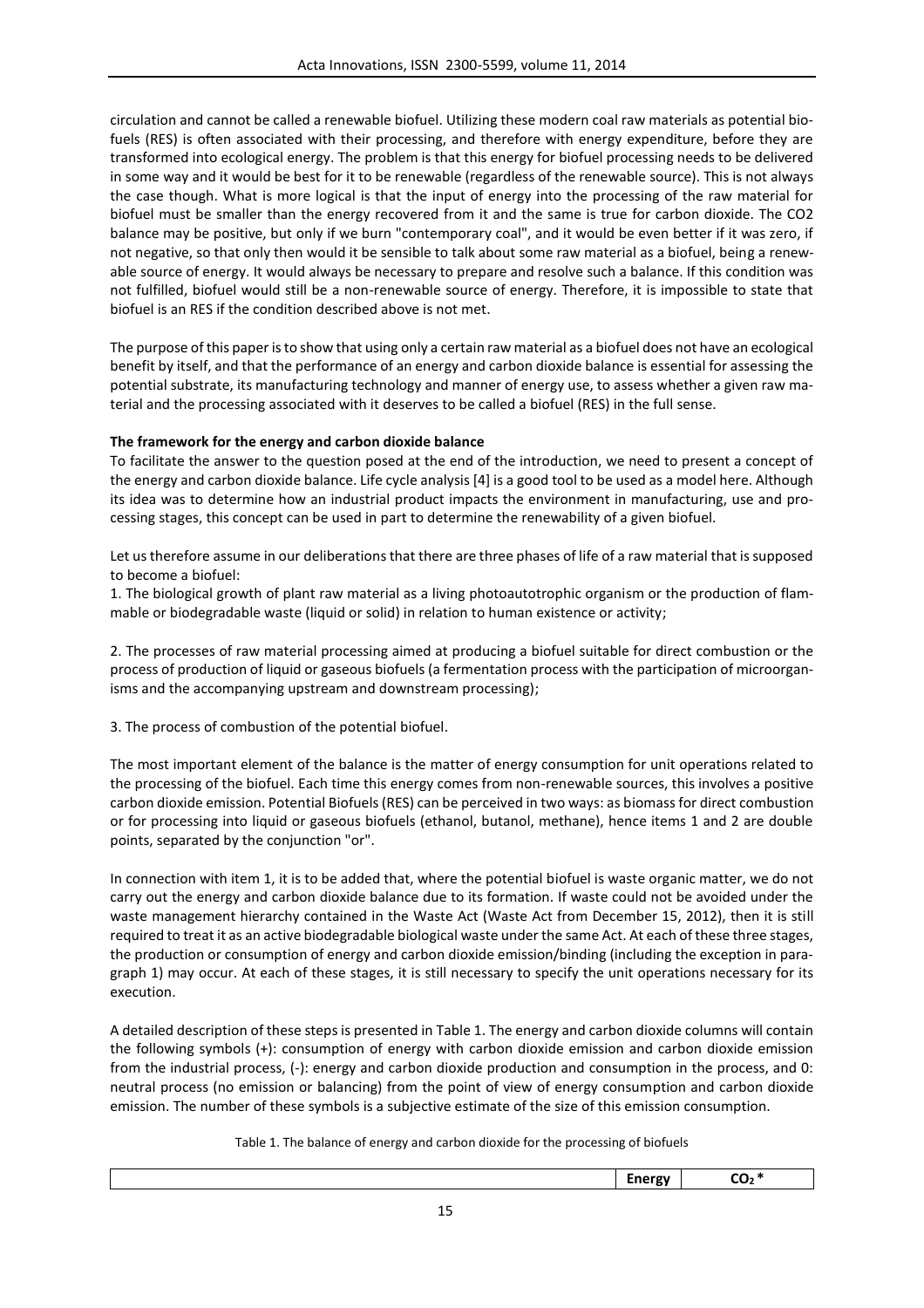| 1. Increase in plant raw material (plantation only for energy purposes)                                        |                 |                 |  |  |
|----------------------------------------------------------------------------------------------------------------|-----------------|-----------------|--|--|
| a) soil preparation and sowing/planting of plants                                                              | $^{++}$         | $^{++}$         |  |  |
| b) vegetation of plants                                                                                        | 0               |                 |  |  |
| c) agrotechnical operations during plant vegetation                                                            | $^{++}$         | $^{\mathrm{+}}$ |  |  |
| d) biomass collection                                                                                          | $\ddot{}$       | $\ddot{}$       |  |  |
| 1a. Creation of biodegradable/flammable waste resulting from:                                                  |                 |                 |  |  |
| a) the industrial process (biodegradable                                                                       | 0               | 0               |  |  |
| industrial waste)                                                                                              |                 |                 |  |  |
| b) agricultural activity (straw, hay, etc.)                                                                    | 0               | --              |  |  |
| c) human existence (organic fraction of                                                                        | 0               | 0               |  |  |
| municipal waste)                                                                                               |                 |                 |  |  |
| 2. Processing of raw material for biofuel                                                                      |                 |                 |  |  |
| a) transport                                                                                                   |                 |                 |  |  |
| - car                                                                                                          | $^{++}$         | $^{+++}$        |  |  |
| - railway                                                                                                      | $^{\mathrm{+}}$ | $++$ or 0 $**$  |  |  |
| - river                                                                                                        | $^{++}$         | $\ddot{}$       |  |  |
| b) mechanical grinding of plant raw material and/or pellet production (for di-                                 | $\ddot{}$       | $\ddot{}$       |  |  |
| rect combustion)                                                                                               |                 |                 |  |  |
| c) drying the biomass before burning (if necessary)                                                            | $^{+++}$        | ++ or 0***      |  |  |
| 2a. Production of liquid or gaseous biofuel from waste or plant raw material                                   |                 |                 |  |  |
| a) hydrolysis of plant (lignocellulosic) raw material to obtain organic biodegradable chemical compounds       |                 |                 |  |  |
| (monosaccharides and their derivatives)****                                                                    |                 |                 |  |  |
| - thermal hydrolysis                                                                                           | $^{++}$         | $^{+++}$        |  |  |
| - chemical hydrolysis                                                                                          | $^{\mathrm{+}}$ | ++ or 0         |  |  |
| - enzymatic hydrolysis                                                                                         | $\ddot{}$       | 0               |  |  |
| b) internal transport of raw materials in the facility (pumping, conveyor belts,                               | $\ddot{}$       | $\ddot{}$       |  |  |
| etc.)                                                                                                          |                 |                 |  |  |
| c) preparation of fermentation batch and biosynthesis (keeping the temperature constant in the bioreactor,     |                 |                 |  |  |
| batch mixing energy)***                                                                                        |                 |                 |  |  |
| - methane fermentation                                                                                         | $\ddot{}$       | $^{++}$         |  |  |
| - alcoholic fermentation (ethanol)                                                                             | $\pmb{+}$       | $\ddot{}$       |  |  |
| - ABE fermentation (n-butanol)                                                                                 | $\pmb{+}$       | $\ddot{}$       |  |  |
| - hydrogen fermentation (hydrogen)                                                                             | $+$             | $+$             |  |  |
| 3. Separation and purification of the fermentation product (rectification for liquid biofuels, which is a heat |                 |                 |  |  |
| and diffusion process, drying and removal of hydrogen sulfide for biogas)                                      |                 |                 |  |  |
| - methane fermentation (biogas)                                                                                | $  +$           | + or $0***$     |  |  |
| - alcoholic fermentation (ethanol)                                                                             | $^{++}$         | + or $0***$     |  |  |
| - ABE fermentation (n-butanol)                                                                                 | $^{++}$         | + or $0***$     |  |  |
| - hydrogen fermentation (hydrogen)                                                                             | $^{++}$         | + or $0***$     |  |  |
| 4. Combustion of the potential biofuel                                                                         |                 |                 |  |  |
| - burning of plant or waste biomass                                                                            |                 | $^{+++}$        |  |  |
| - combustion of liquid or gaseous biofuel                                                                      |                 | $^{+++}$        |  |  |
| - combustion of biohydrogen                                                                                    |                 | 0               |  |  |

*Source: The author's own study*

\* a zero-carbon dioxide balance can be assumed when vehicles or diesel engines are powered by biodiesel type fuel.

\*\* in extreme cases, electric rail transport could be supplied with only renewable energy or nuclear energy (no carbon dioxide emissions); the share of individual types of energy counts globally for the whole country

\*\*\* if we are using a different renewable energy source or nuclear energy

\*\*\*\* every fermentation process is associated with carbon dioxide emission as a feature of microbial metabolism

Let us analyze the stages of "life" of a potential biofuel as a renewable energy source. If the raw material that is to become a biofuel is biomass, its production is primarily associated with negative carbon dioxide emission. Through photosynthesis, plants that are photoautotrophic, including algae grown for the same purpose, bind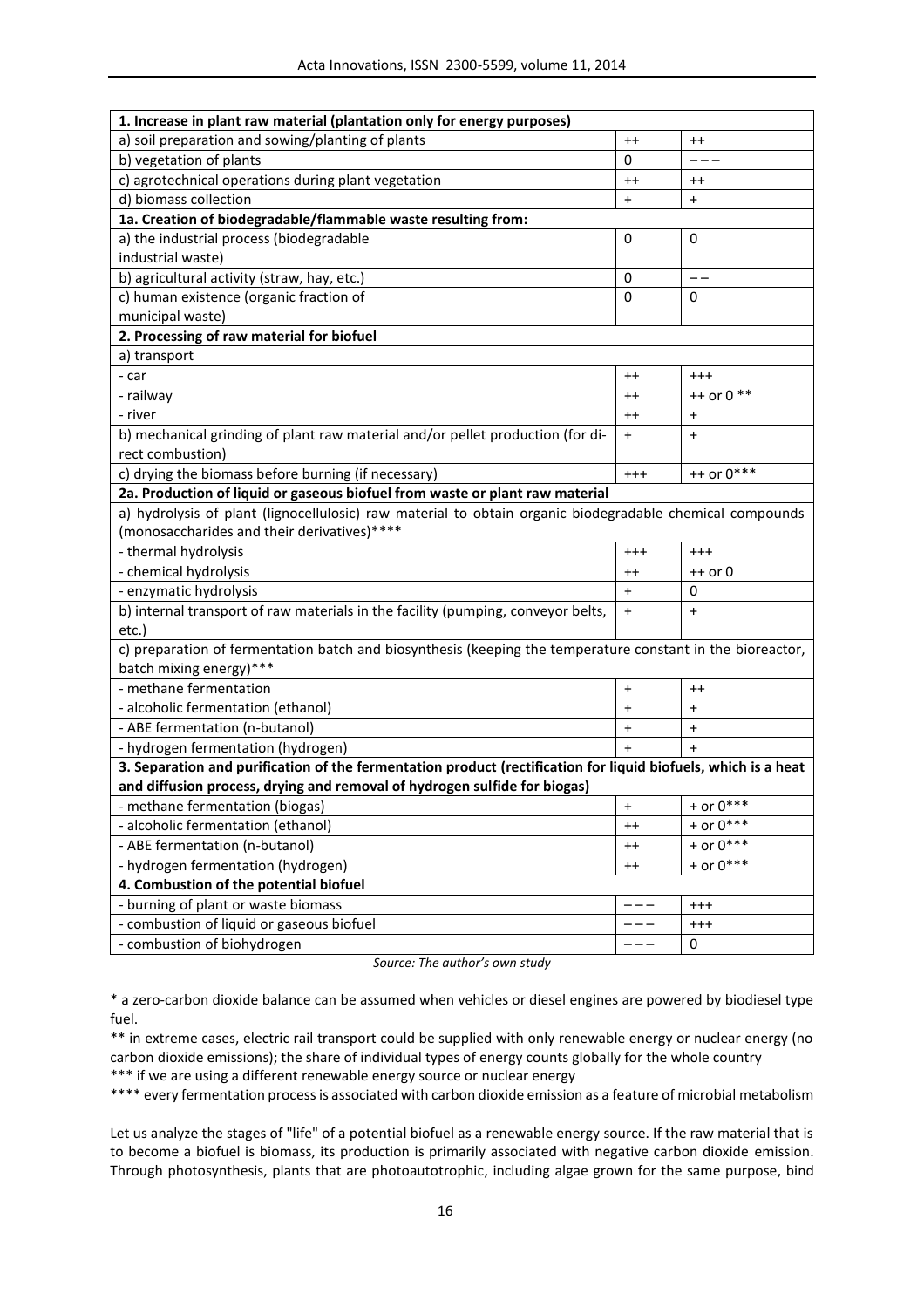carbon dioxide in Calvin's cycle, using it as a source of carbon for building their own cell mass. During vegetation, photoautotrophic organisms are simultaneously self-sufficient in terms of energy, drawing on the energy of the solar radiation in the light-dependent photosynthesis phase with the participation of the chlorophyll dye [2]. From a technological point of view, when plants or algae grow in dedicated biofuel farms, the energy used for the agrotechnical treatments needs to be included in the energy balance. This energy almost always comes from non-renewable sources such as diesel fuel. Only the use of a biodiesel type fuel can improve this carbon dioxide balance. If this biomass is from waste such as straw or hay, then energy consumption can be defined as zero in the balance, since the raw material would have been produced anyway, and the purpose of plant farming was different than the production of the raw material for the manufacture of biofuels, such as the production of food or animal feed. The carbon dioxide balance is obviously negative here (photosynthesis).

The balance would be similar if we were dealing with other biodegradable or combustible waste of plant or animal origin. Because they would have been created, hence the energy to produce them equals zero in this balance. The same applies to the balance of carbon dioxide. The processing of raw material (Item 2) involves different process and unit operations. They have a common feature though in that energy must be input into these processes. The energy input is associated with carbon dioxide emissions if this energy comes from nonrenewable sources (see the footnote under Table 1). When choosing the raw material processing methods, caution must be taken because excessively complex and multi-stage processing can adversely affect the overall energy and carbon balance and virtually diminish the renewability of the energy source that the processed biofuel was supposed to be.

Further biofuel life stages pertain only to liquid and gaseous biofuels (Item 2a). After the processing stage, solid plant biomass is practically ready for combustion, and if this plant biomass is to play the role of a fermentation batch, then the stages of its processing are different, such as the hydrolysis of lignocellulosic materials to monosaccharides. This stage can be omitted if there is liquid biodegradable waste, such as whey. Biosynthesis of liquid and gaseous biofuels obviously involves energy expenditure on heating of the bioreactor and its mixing, and emission of carbon dioxide as a fermentation product that can never be avoided. It should be noted that in the case of biogas production, carbon dioxide is often above 20% of volumetric vent gases. There is no energy left, and carbon dioxide emission remains. In alcoholic fermentations like ethanol and butanol, the proportion of carbon dioxide in vent gases is lower. The energy expenditure on maintenance of the bioreactor at work is, however, relatively small compared to raw material preparation and subsequent product recovery.

In the case of liquid biofuels, the process of rectification is energy-intensive. Of course, combustion of a potential renewable energy source equals carbon dioxide emission. The exception is biohydrogen, but its production has not yet gone beyond the semi-technical scale, due to the complex metabolism of the microorganisms it is produced by and their sensitivity to the product of their metabolism, hydrogen. These are limits on a biological and biochemical level. This is without regard to the problem of storing hydrogen as a fuel. Of course, carbon dioxide emission is predicted during the combustion of a biofuel, but we assume that this carbon dioxide will be captured by the plants when they are biofuel raw material (zero or negative carbon dioxide balance). In case of waste, the carbon dioxide balance will always be positive, but here we remember that the carbon contained in it is derived from the processing of contemporary raw materials rather than fossil fuels. Of course, we burn biofuels to produce heat. This balance must always be positive. Otherwise all the actions described above would make no sense.

### **Conclusion**

The renewability of a given source of energy, like biofuel, is not entirely clear without a detailed energy balance, considering its source, the process of production of that biofuel, and the energy output resulting from the combustion of that biofuel.

Carbon dioxide balance is also essential. The conditions that must be fulfilled are the positive energy balance and the zero or negative carbon dioxide balance when using bioenergetic plants, and the positive balance, with the source of energy being "contemporary" coal, if waste was to be processed.

#### **References**

- [1] Ustawa z dnia 15 grudnia 2012 roku o odpadach
- [2] Kączkowski J., 2007, Biochemia roślin, tom 1 Wydawnictwo PWN, Warszawa
- [3] Mauna Loa Laboratory
- [4] Sima Pro 5 Manual, Pre Consultants